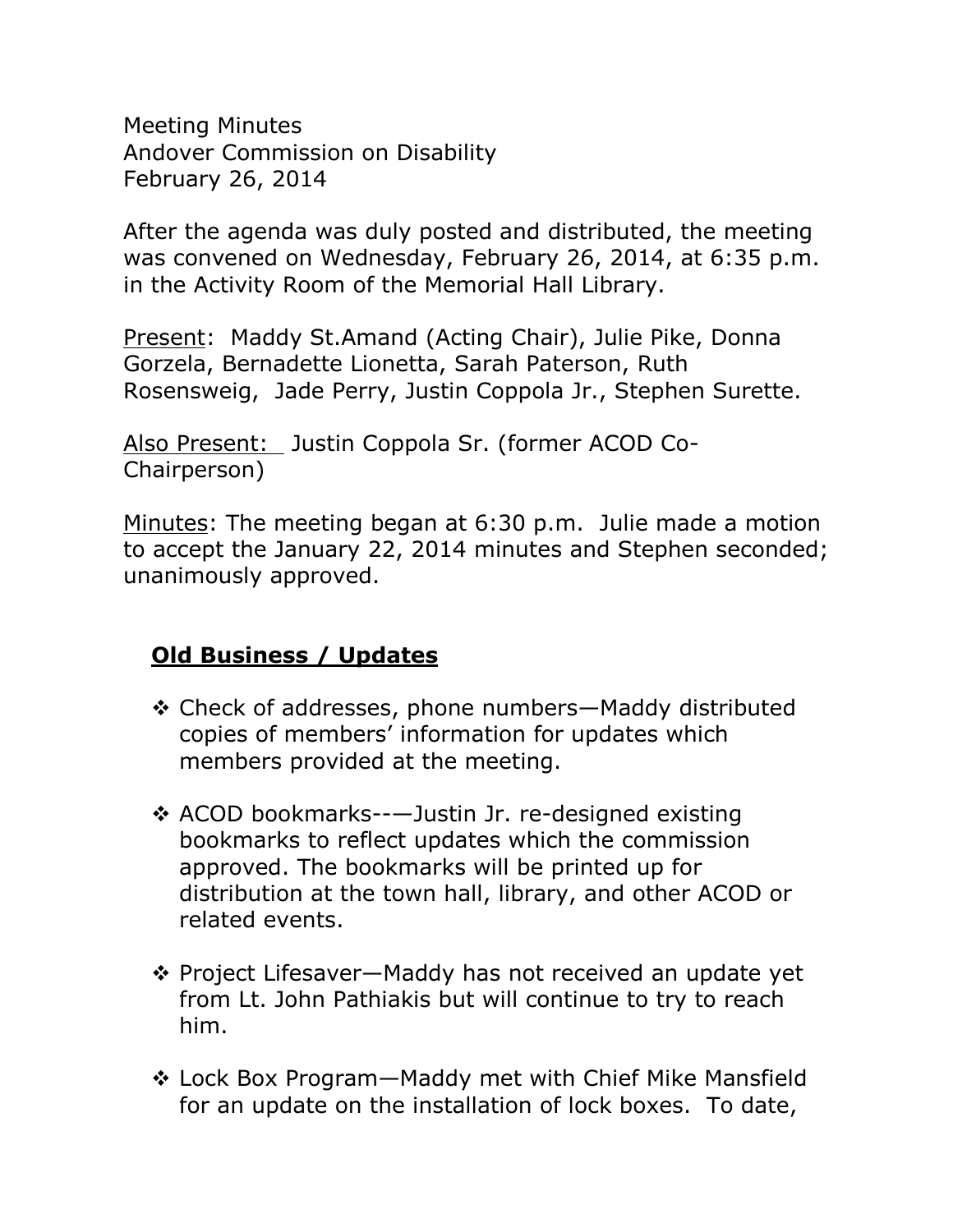twenty-five (25) lock boxes have been installed and twenty-two (22) remain in inventory. *Action Item: Continue to keep communication open with the police department concerning potential fundraising to continue the lockbox program.*

- ❖ Spot Checks–Sarah shared some photos she took of snow banks (from plowing) covering up a traffic pole in the Shawsheen Square intersection. Stephen will look into the problem.
- \* Locations for placard abuse—Maddy has spoken with Police Chief Keefe about potential short-term ACOD funding for a few officers to be deployed to targeted areas where there is known placard abuse -- parking in a handicap spot without a placard. The areas which continue to be a problem are the uptown post office handicap spot, a few of the uptown coffee shops, the yogurt shop and the Shawsheen Plaza parking spots. It is anticipated that patrolling of these areas will begin sometime in early March.

## **New Business**

\* New Wheelchair Accessible Logo-Maddy distributed a letter addressed to the town manager requesting a change to the existing disability logo (a symbol of a person in a wheelchair in a sedentary position) which has been in use for 40 years nationally and internationally. The letter writer urges the town to adopt a new logo which features an "action-oriented" image which would be progressive and would to dispel the reference to "wheelchair-bound" individuals. Maddy researched the issues surrounding adoption of the new logo and replied in a February 10, 2014 memorandum/position paper to Mr. Stapczynski (see attached). One of the issues Maddy pointed out is that this revised logo was designed by and is "owned" by parties who hold a copyright to the image. Should the logo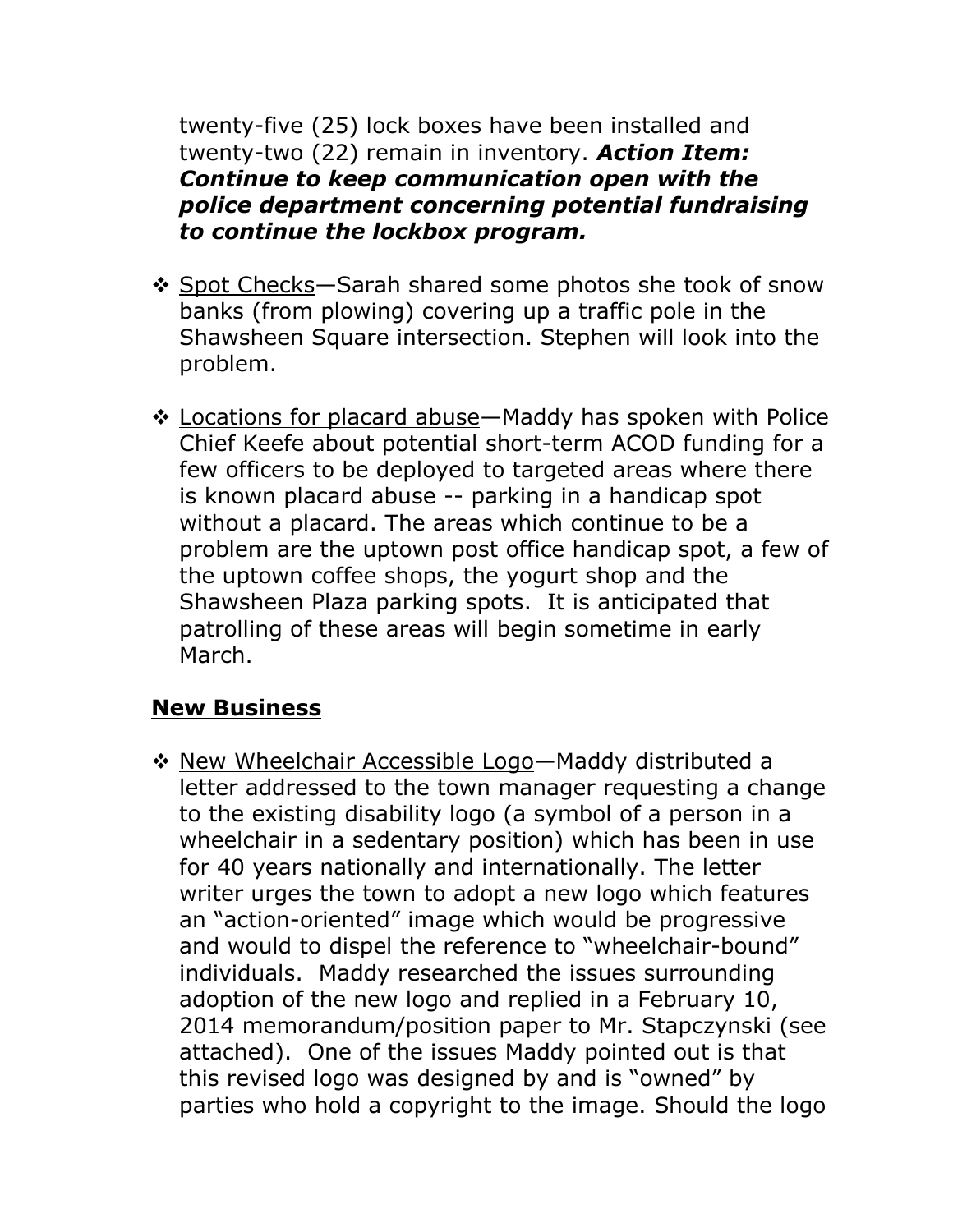ever be adopted nationally or internationally, copyright issues would need to be resolved prior to any one using it. In addition, after discussion with the MA Architectural Access Board, the Board determined that the logo is not acceptable by code. Finally, should these hurdles be cleared there is a substantial cost factor to making such a signage change.

- $\cdot$  Designs for old town hall plaza—Maddy and Justin Jr. attended a recent architects' meeting on the re-design of the plaza outside the front of the old town hall. Maddy distributed the Birchwood Design Group plans-- two proposals for ACOD review and comment. The area under consideration is not large and the goal is to make the area accessible while preserving its historical design. After looking at the plans and some discussion, the three points the commission wanted to note were: Opposition to the plan which included bicycles in the front of the plaza; opposition to sunken levels edged by cement "planters"; and opposition to trees overhanging Main street. Members voiced an interest in maintaining benches for seating as this is also a local bus stop.
- Individual case advocacy—Maddy noted that from time to time Andover residents, who may need assistance with elderly or disability issues, find their way to Maddy as Acting Chair of the ACOD. Maddy led a discussion about how or whether ACOD should assist in coordinating this type of information despite the fact that ACOD is mainly an advisory group, without the mission or resources of an "agency". Members agreed that limited information coordination is an acceptable role for the commission.

## Adjournment

Jade made a motion to adjourn at 8:38 p.m. Julie seconded and unanimously passed.